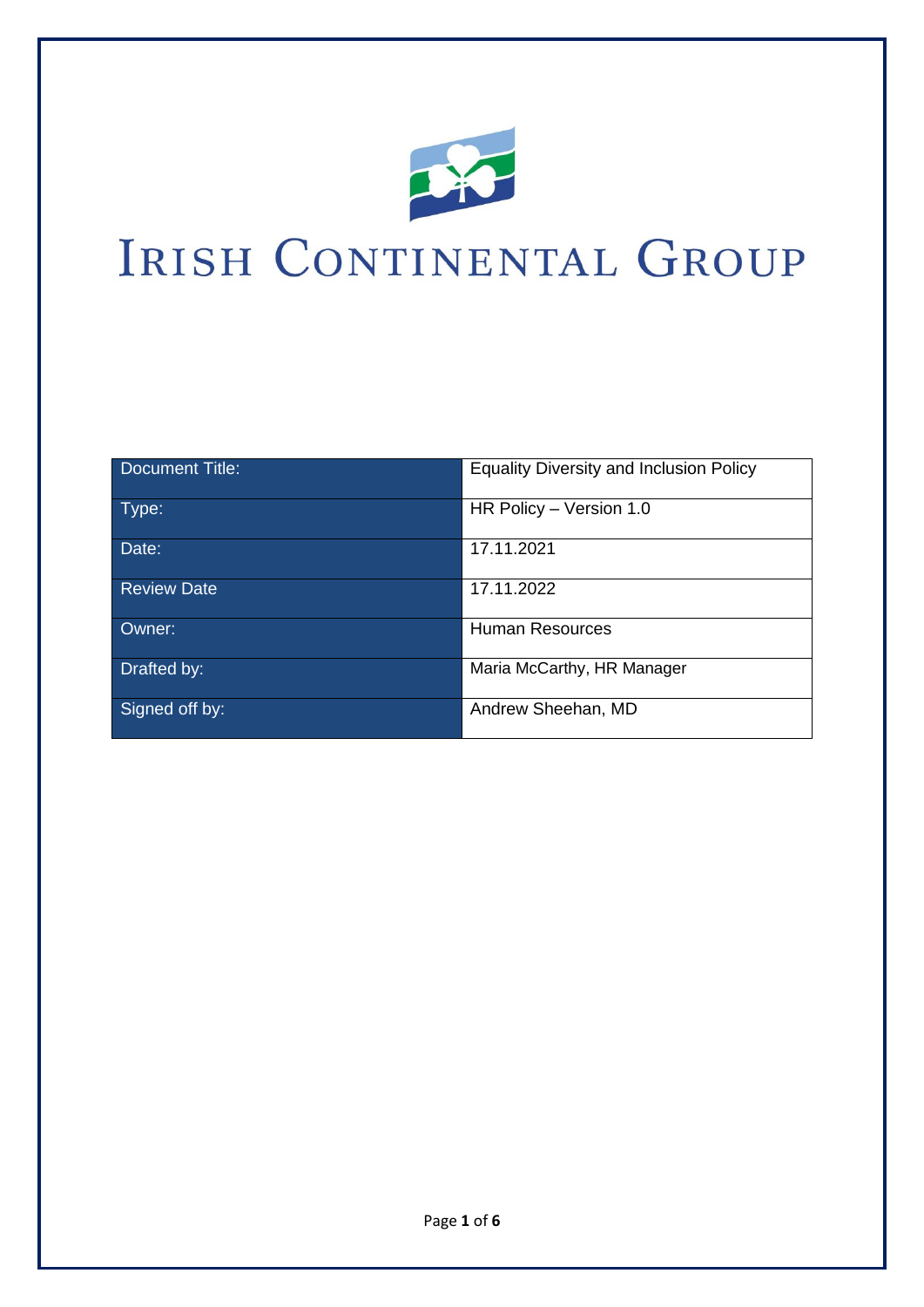# **Table of Contents**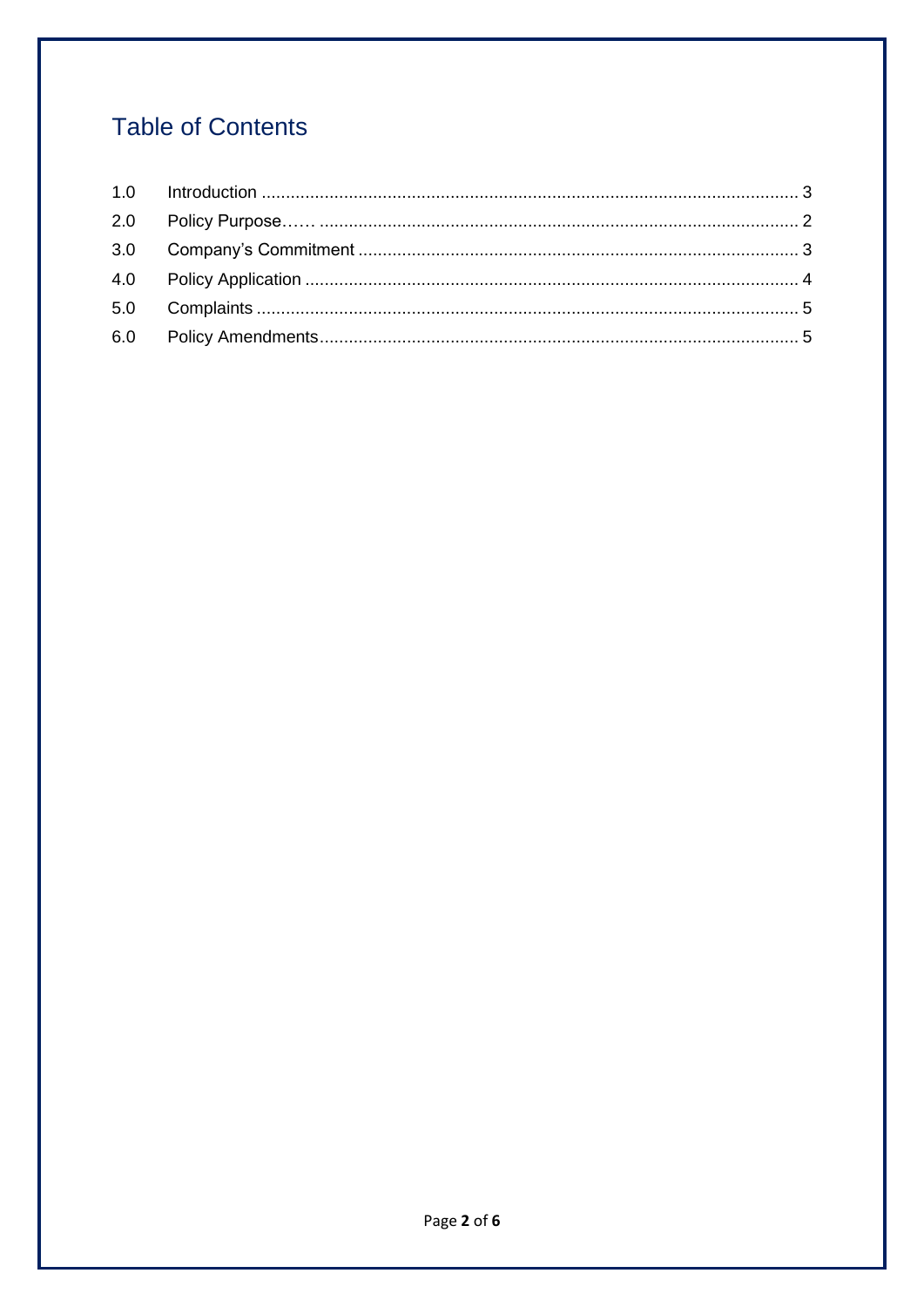#### **1.0 INTRODUCTION**

Employees of ICG bring a range of skills, talents, diverse thinking and experience to the business. ICG is committed to creating a positive working environment whereby all employees inclusive of race, religion, ethnicity, gender, gender reassignment, sexual orientation, family status, age, physical or mental disability, civil status, membership of the Traveller community, and race (including colour, nationality, and ethnic background) are respected, valued and can reach their full potential.

We aim to develop the workforce of ICG which reflects the diversity of ICG service users, and which is strengthened through accommodating and valuing different perspectives, ultimately resulting in improved service-user experience.

We recognise that a "one-size-fits-all" approach to managing people does not achieve fairness and equality of opportunity for everyone. As well as treating people with dignity and respect, ICG strives to create a supportive environment in which all employees can flourish and reach their full potential, regardless of differences, experience or education. Harnessing the wide range of perspectives this diversity brings, promotes innovation and helps make us more creative and competitive.

#### **2.0 POLICY PURPOSE**

- 2.1 to provide equality, fairness and respect for all in our employment, whether temporary, part-time or full-time
- 2.2 to not unlawfully discriminate because of the Equality Act 2010 protected characteristics of age, disability, gender reassignment, marriage and civil partnership, pregnancy and maternity, race (including colour, nationality, and ethnic or national origin), religion or belief, sex and sexual orientation
- 2.3 to oppose and avoid all forms of unlawful discrimination. This includes, recruitment process, in pay and benefits, terms and conditions of employment, managing grievances and discipline, dismissal, redundancy, leave for parents, requests for flexible working, and selection for employment, promotion, training or other developmental opportunities

#### **3.0 THE COMPANY'S COMMITMENT**

- 3.1 For the purpose of this policy the following definitions shall apply: Irish Continental Group plc and its subsidiaries, Irish Ferries Limited (trading as Irish Ferries and Dublin Ferryport Terminals), Eucon Shipping and Transport Limited, Contarga Limited and Belfast Container Terminals (BCT) Limited
- 3.1 ICG has a strong and clear commitment to equality, diversity and inclusion.
- 3.2. It is our policy that all eligible persons shall have equal opportunity for employment and advancement with the Company on the basis of their ability, qualifications and aptitude for the work. Everyone has a right to equality of opportunity and to a good and harmonious working environment and atmosphere where they are treated with dignity and respect.
- 3.3. We aim to provide opportunities for all employees and continue to strive to create an inclusive working environment in which difference is recognised and valued. Bringing together people from diverse backgrounds and giving each person the opportunity to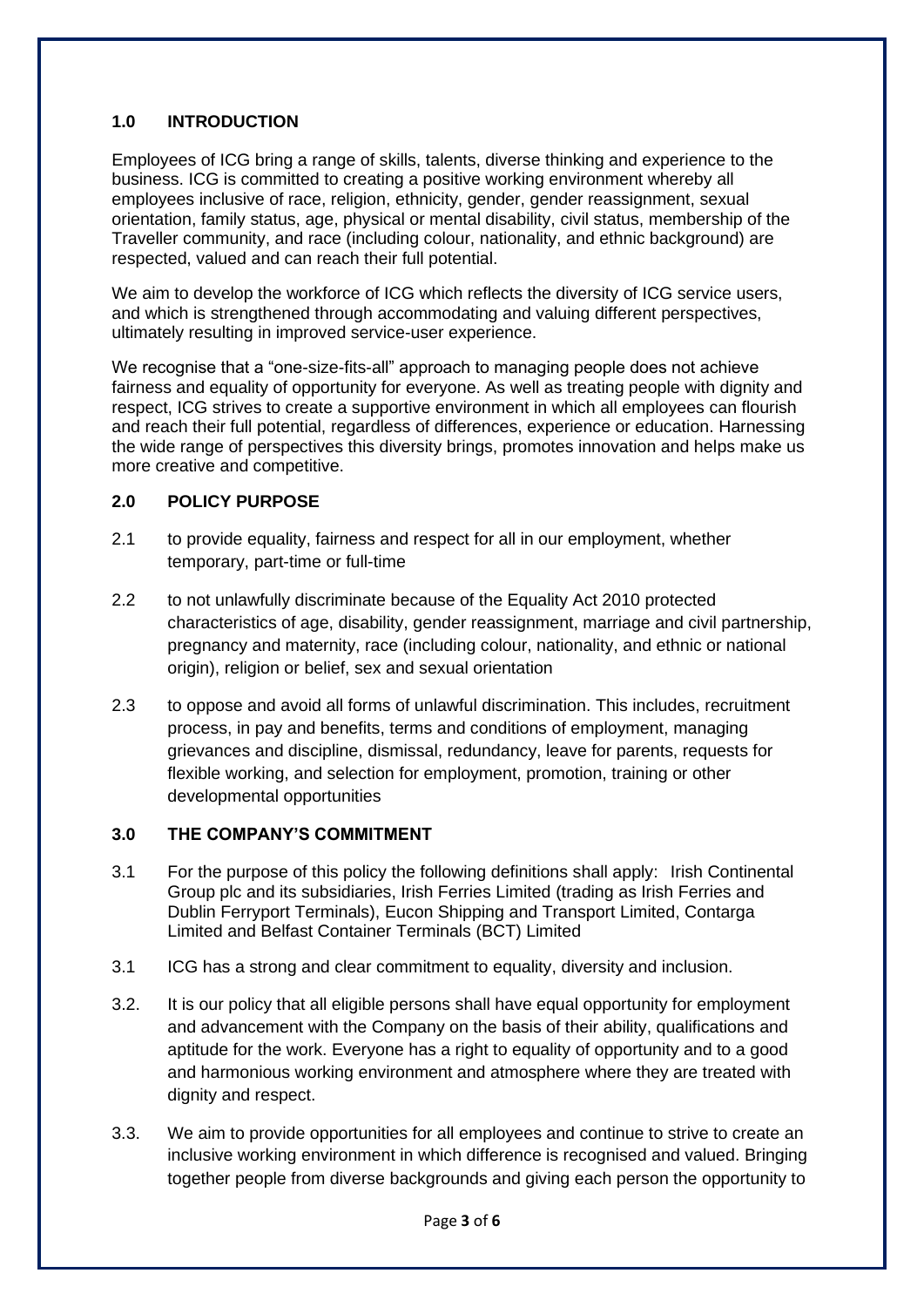contribute their skills and experience will help us to respond more effectively to the needs of the people we serve.

- 3.4 We all want to work in a harmonious workplace where we feel valued, respected and included, irrespective of gender, including gender reassignment, marital or civil partnership status, race/ethnic origin, religious belief or political opinion, disability, having or not having dependants, sexual orientation and age.
- 3.5 In order to provide a high-quality service ICG needs to attract, recruit, develop and retain the very best people at all levels.

Our approach is based on three key principles: -

- (i) Equality we promote equality of opportunity by seeking to remove barriers, eliminating discrimination and ensuring equal opportunity and access for all groups of people.
- **(ii)** Diversity we accept each person as an individual. Our success is built on our ability to embrace diversity – and we believe that everyone should feel valued for their contributions. By working together, we will deliver the best possible service for our staff and stakeholders.
- **(iii)** Inclusion we create a working culture where differences are not merely accepted but valued; where everyone has the opportunity to develop in a way that is consistent with, and adheres to, ICG's values of impartiality, honesty, integrity and objectivity. Our aim is to be an organisation where people feel involved, respected and connected to our success.

## **4.0 POLICY APPLICATION**

4.1. ICG is committed to a policy of promoting equality of opportunity, providing an inclusive workplace and eliminating any unfair treatment or unlawful discrimination. This applies to all employment policies and practices including those relating to:

- Recruitment and selection, including promotion career progression;
- Terms and conditions of employment;
- Working environment;
- Training and development; and
- Redundancy and re-deployment.
- 4.2 Equal treatment involves much more than simply treating everyone alike; it requires recognition that some groups and individuals have particular and specific requirements that need to be met if they are to enjoy equal access to the opportunities available within the Company.
- 4.3 Embracing diversity in the workplace means creating an environment in which the contributions of all staff can be valued and supported. We aim to celebrate and value the differences in people, recognising that people come from a wide variety of backgrounds and can be different from one another in many ways. These can include differences that are highlighted in current equality legislation such as race, religion and gender but also include things like individual's personality, personal interests and lifestyle choices.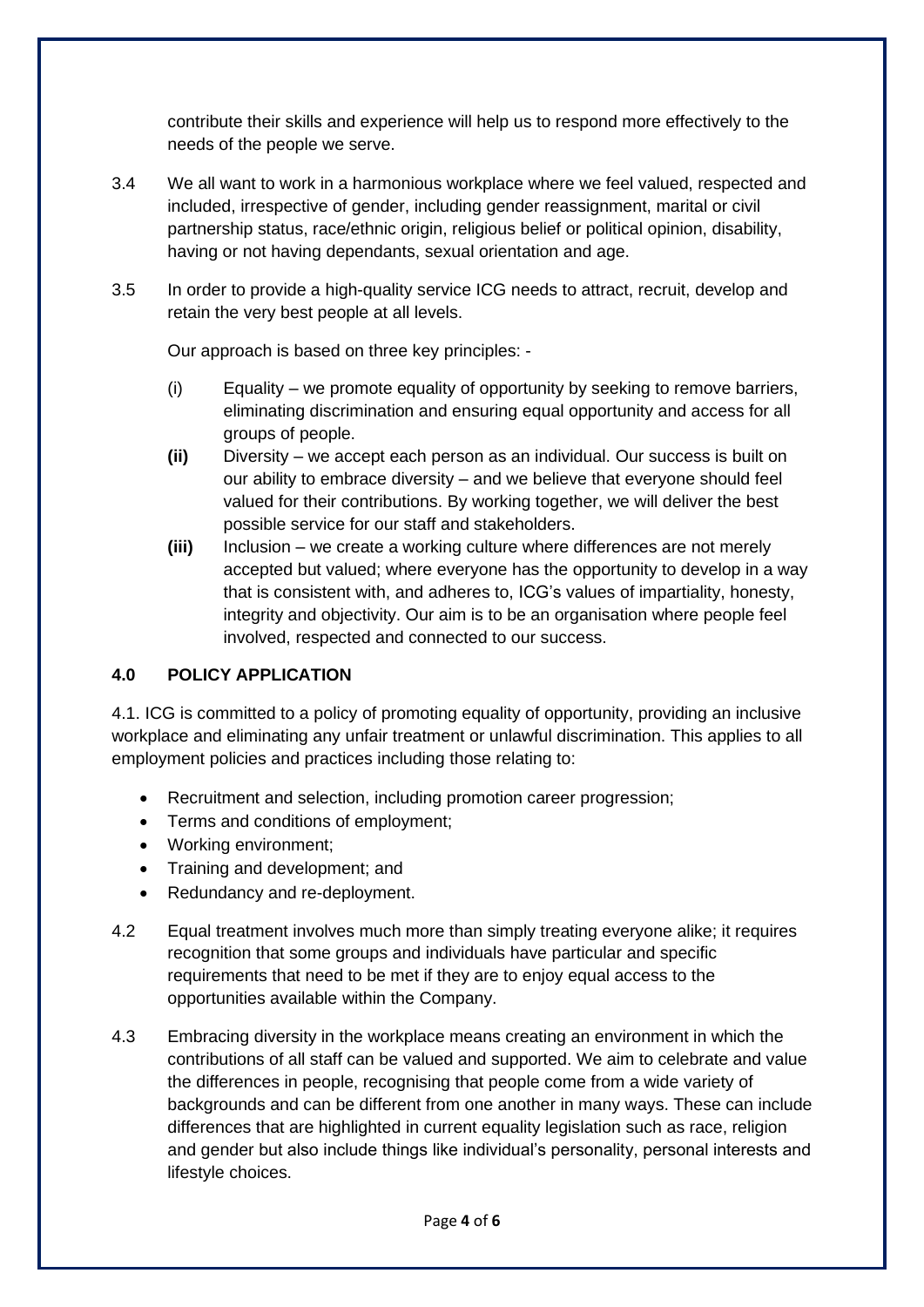- 4.4 People with different backgrounds, skills, attitudes and experiences bring fresh ideas and perceptions. As a diverse organisation ICG seeks to encourage and harness these differences to make our services relevant and accessible.
- 4.5 Inclusion is a state of being valued, respected and supported. It is about focusing on the needs of every individual and ensuring the right conditions are in place for each person to achieve his or her full potential. For ICG this means designing and operating flexible services, practices and procedures that take appropriate account of the needs of employees, customers, and stakeholders.
- 4.6 Our goal is to ensure that these commitments, reinforced by our values of integrity, honesty, objectivity and impartiality, are embedded in our day-to-day working practices with all our colleagues, customers and partners.
- 4.7 A range of policies and procedures are in place to ensure that we have a workforce that reflects the communities it serves, and that staff are valued and respected.
- 4.8 Examples Include:
- (i) Dignity at Work ICG aims to provide a working environment where everyone is treated with dignity and respect, free from any form of inappropriate behaviour and one in which all employees can give their best. ICG's 'Dignity at Work' Policy is about creating and sustaining a productive working environment for all staff, where discrimination, harassment or violence does not occur and is known to be unacceptable. This policy provides information on what to do should you feel your dignity at work has been affected, and also if you have been accused of offensive behaviour. The policy also highlights the sources of information and assistance which are available for dealing with inappropriate behaviour. There are separate informal and formal procedures for resolving complaints under this policy.
- (ii) Implementing reasonable adjustments in the workplace –in conjunction with the member of staff, line manager, we will endeavour to identify and meet different workrelated needs such as providing physical adaptations or equipment and reviewing working arrangements for people with disabilities.
- (iii) 'Hybrid Working Policy- While every effort will be made to accommodate requests for hybrid working arrangements, consideration must also be given to business needs and maintaining service delivery;
- (iv) Diversity awareness training Training is arranged on a regular basis for ICG staff. Training reminds staff about important legislation and policies around equality and diversity and being sensitive to cultural and religious needs of staff;
- (v) Recruitment and selection, including promotion the principles of equality and diversity are central to making sure that ICG attracts the best candidates for our posts. We must ensure that all methods used to attract and select candidates are justifiable and free from bias and/or prejudice. We will require all staff involved in recruitment to be trained in applying equality and diversity principles in the recruitment process;